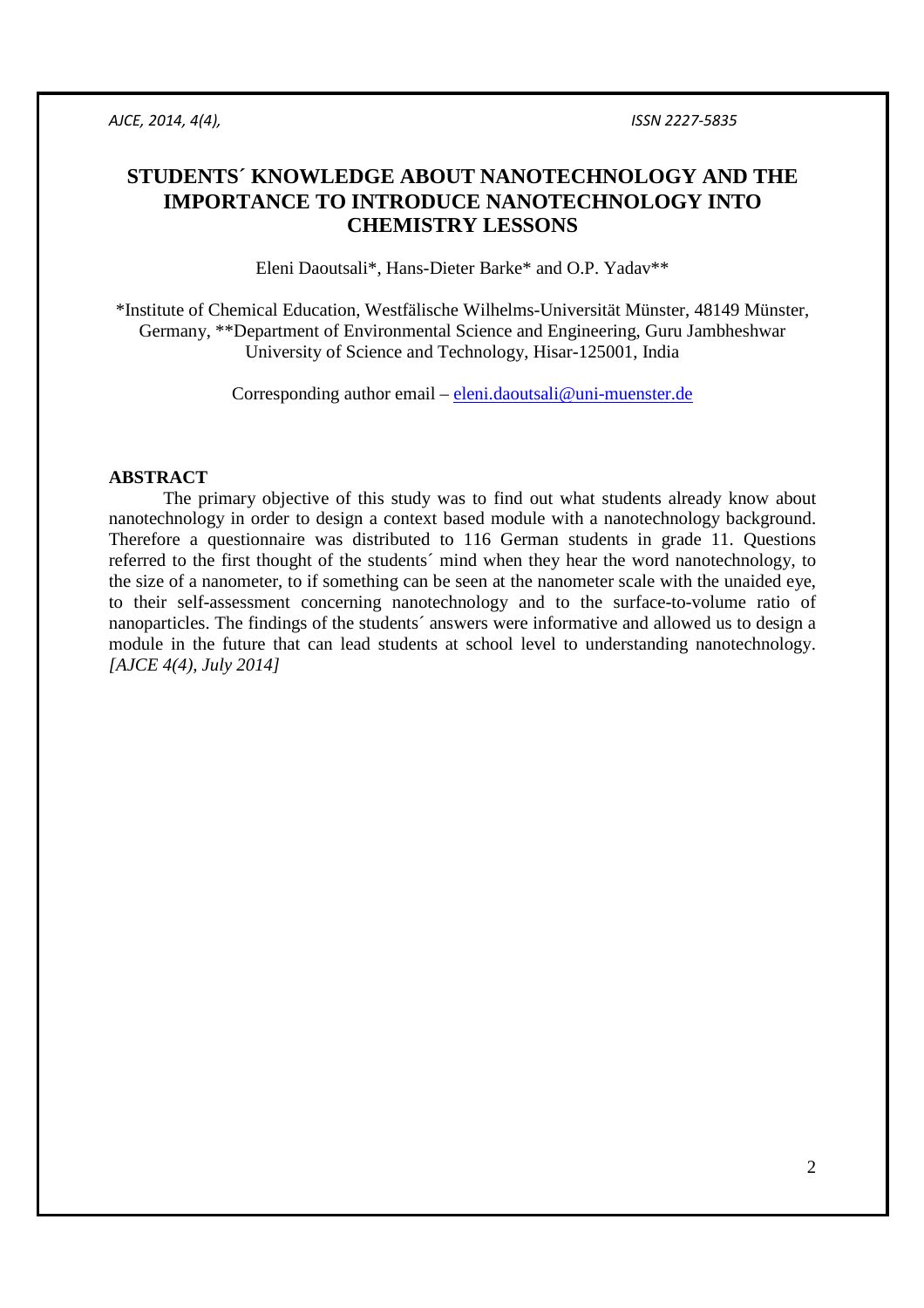## **INTRODUCTION**

During the recent years nanotechnology has emerged as the science of the material with dimensions: 1-100 nm. One nanometre is 1/80 000 of the diameter of a human hair. Materials in nano-size display unusual physical and chemical properties caused by many factors including the increase in its specific surface area [1, 2]. Nanotechnology has helped in improving the quality of ceramics [3], metals [4], polymers [5] and biomaterials which are responsible for the emergence of advanced technologies which will have an enormous impact in our everyday life. Future advances may alter our approaches to manufacturing, electronics, IT and communications technology.

Some of the commercial applications of nanomaterials are: sunscreens which make use of nano-size zinc oxide. It absorbs or reflects harmful UV rays of solar radiation [6]; self-cleaning windows which make use of nanomaterial of unique chemical properties which break down the dirt which can be washed away by rain and stain repellent fibres [7] which when coated over cotton can make the later water repellent.

Application potential of nanoparticles in catalysis ranges from fuel cell [8] to catalytic converters [9] and photocatalytic devices. Chemical catalysis benefits especially from nanoparticles, due to their extremely large surface to volume ratio. Catalysis is also important for fast production of chemicals. Because of the very high specific surface area of nanoparticles, the amount of platinum required in the catalytic converter has been significantly reduced. Therefore, platinum single nanoparticles are now being considered in the next generation of automotive catalytic converters [10].

The future scopes of nanotechnology lie in the development of nanoelectronics [11] and computer technology, nanomaterials may allow the construction of smaller circuits which will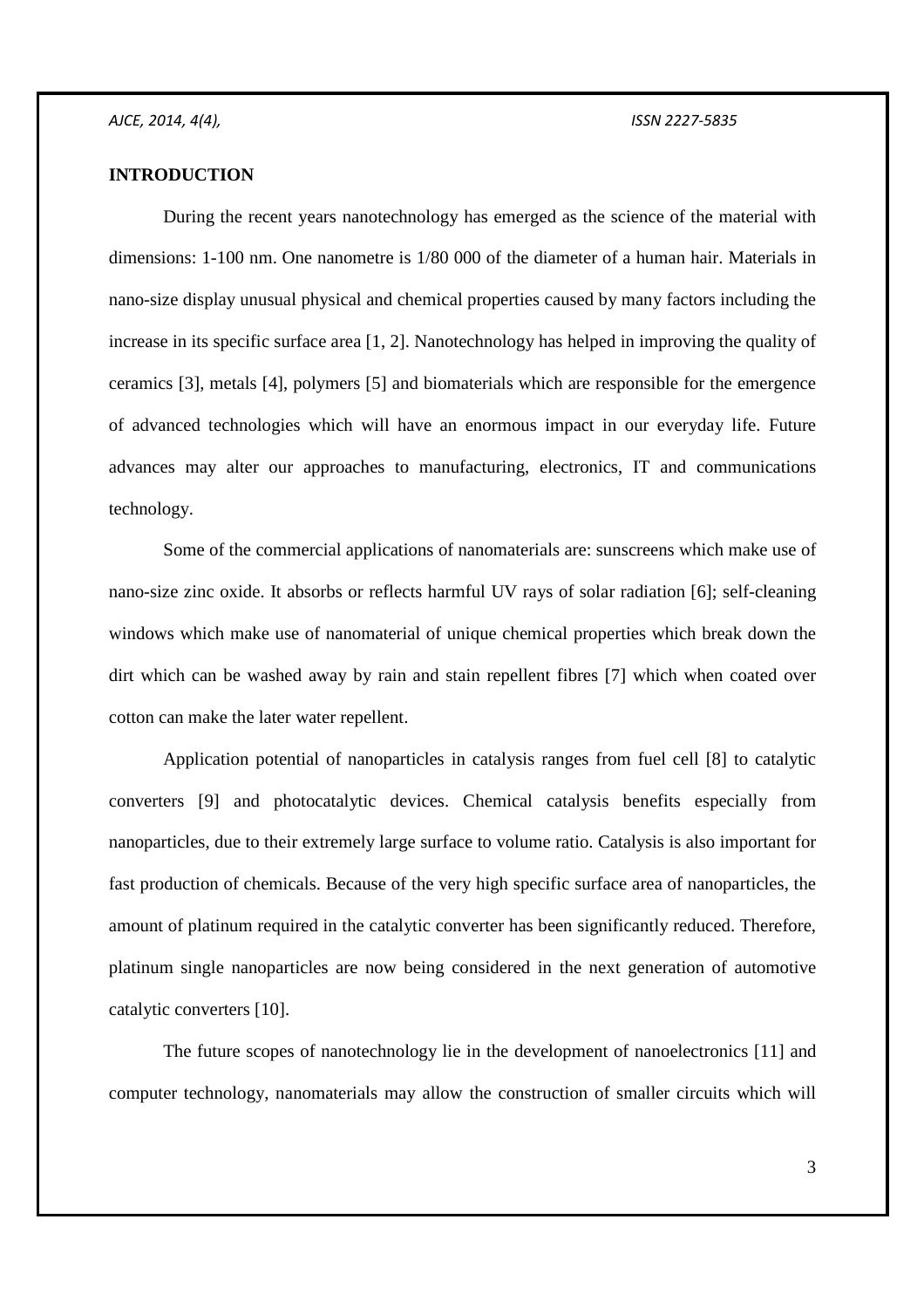not only reduce the size of electronic devices but will also make them run faster. Using nanotechnology, nanometer size solar cells [12] can be developed to provide much of the energy needed around the world and nanomaterials will increase the efficiency of fuel cells and batteries. Nanotechnology can also be used to tackle environmental problems. New 'green' processing based on nanotechnology will help in minimizing the generation of undesirable byproduct effluents by curbing their emissions [13]. Recently developed biological nanosensors [14] will be used for fast and accurate diagnostics of diseases. In spite of the vast applications of nanomaterials in different fields it is also a matter of concern that nanoparticles may cause potential health and safety risks [15].

It is well known that nanoscale particles are more reactive than the same material in its bulk form, therefore, nanoparticles may be able to penetrate human cells. But till today, there has been carried out only a very limited research on the toxic effects of nanoparticles, if any, on the biological system and further research needs to be carried out by the scientific community in this direction.

Because the understanding of nanotechnology will be essential for the future [16], it would be beneficial and meaningful to introduce nanotechnology teaching into schools and universities. A lot of articles have been published recently on the subject of nanotechnology proposing ways for introduce it at university [17] and school level [18-21].

The area of nanoclusters, which consists of a special number of atoms, can be visualized by the 'Chemical Triangle' of Johnstone [22] (see Figure 1).

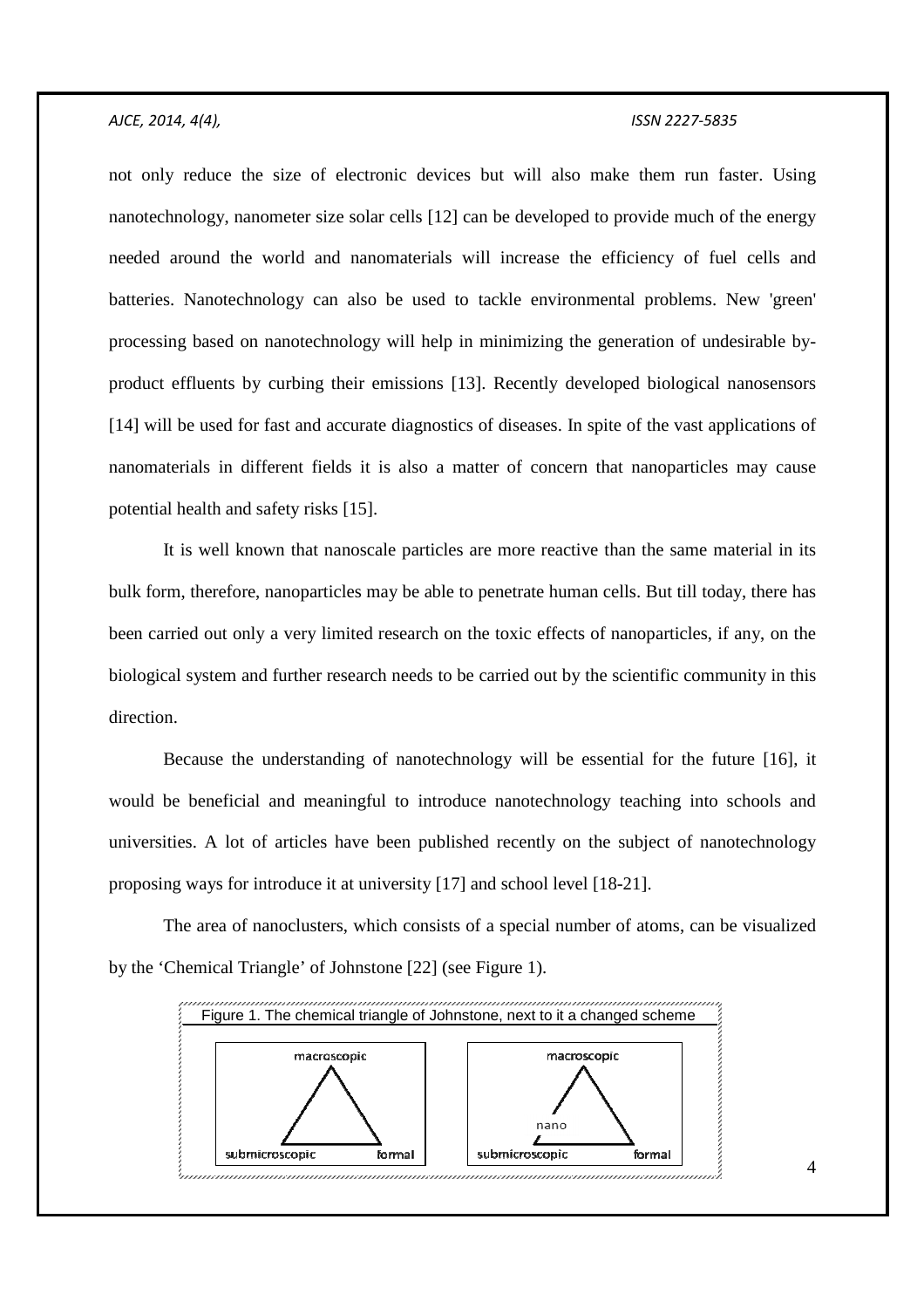This triangle (Figure 1, left scheme) describes the three levels of reflection: the macroscopic level of substances and their properties, the submicroscopic level of chemical structures built out of atoms, ions or molecules, and the formal level of chemical symbols like formulae, equations and calculations. Between the submicroscopic and the macroscopic level, there is another area: the area of nano clusters or nano structures (Figure 1, right scheme).

If we start with a single gold atom (Figure 2) we know that it is built up of a nucleus and a special number of electrons (submicro): the gold atom has no properties of a gold crystal. The well known properties of gold appear when we take an arrangement of about  $10^{18}$  Au atoms: the visible crystal has the cubic face-centred crystal structure and the properties of gold (macro level). Between the crystal and the single atom exist special clusters of 13 Au atoms and 55 Au atoms [23]:  $Au_{13}$  und  $Au_{55}$ . They have other properties than the gold crystal, we can call this level of reflection the 'mesoscopic level' (see Figure 2).



It is impossible to explain these properties – they are mostly optical and magnetic phenomena which can be interpreted only by quantum mechanic effects. One of the properties of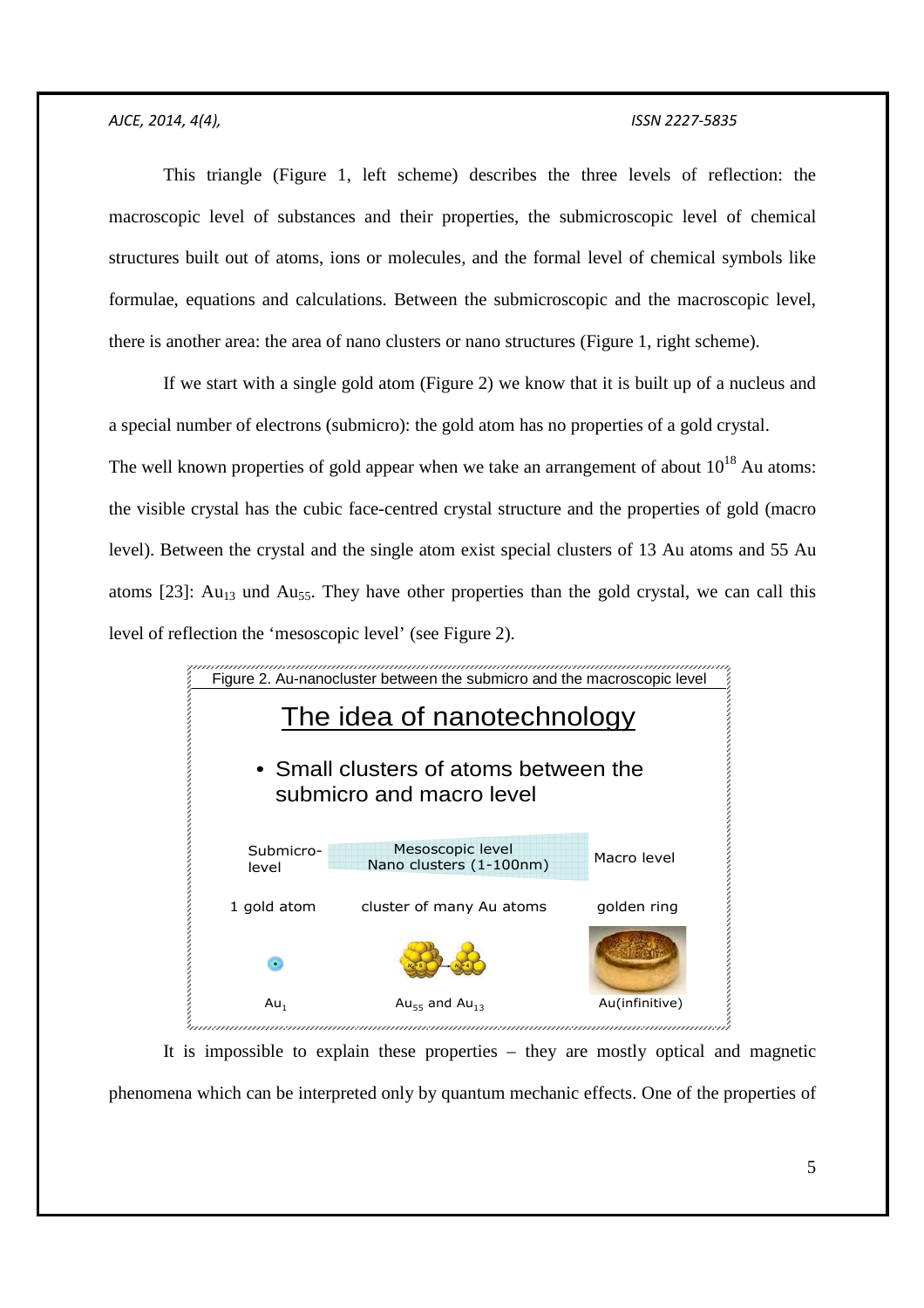gold bulk material is the 'nobleness'. This property is getting lost in nano clusters if we investigate the catalytic activity of Aun clusters as a function of the size of the Aun cluster [24] in the reaction  $2CO + O_2 \rightarrow 2CO_2$  (see Figure 3).



As the sizes of nanoparticles decrease, the volume ratio of surface layers to the entire body, called the surface-to-volume ratio [25], increases up to 90% for a gold nanoparticle with a diameter of 1nm, for instance (see table 1). The atoms inside bulk crystals have optimum chemical bonds with all adjacent atoms. If the number of metal atoms (n) in the particle is less than 13, it has a close packing in which each atom represents a surface atom. For  $n = 513$ , two kinds of atoms exist, the inner and surface ones. The proportion of surface atoms in a cluster depends on the total number of atoms (see table 1) [26].

| ∖ Table 1. Total Number of Atoms in a Cluster in Relation to the Surface Atoms |  |    |     |     |     |
|--------------------------------------------------------------------------------|--|----|-----|-----|-----|
| Number of atoms in a cluster                                                   |  | 55 | 147 | 349 | 561 |
| $\frac{3}{2}$ Proportion of surface atoms (%)                                  |  |    |     |     | 45  |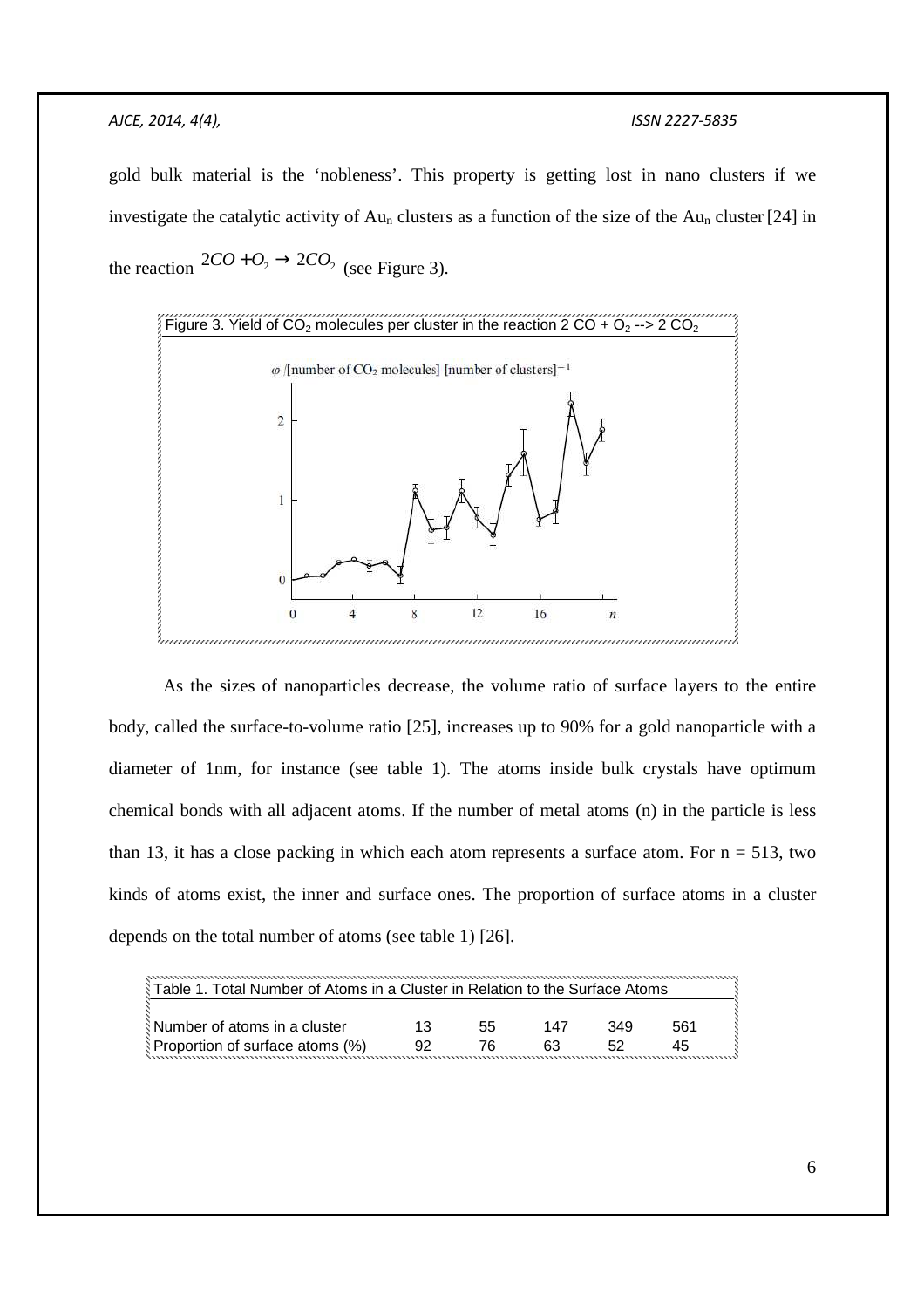The trend in catalysis with nanoparticles is enormously increasing in the last years and a lot of scientific articles have been published to understand what happens with the chemical structure of catalytic materials in the nanoscale. The Nobel Prize in Chemistry 2007 was awarded to Gerhard Ertl for his studies of chemical processes on solid surfaces [27].

As nanotechnology is a very complex field it is difficult to introduce it into the school curriculum. But we can take a common topic  $-$  i.e. the catalytic converter  $-$  of the chemistry curriculum and may connect that topic with examples of nanochemistry as nanoparticles are included in many products we use daily in our lives.

Before doing so it is necessary to find out what students already know about nanotechnology. Therefore a questionnaire was designed and distributed to grade 11 students. The sample consisted of 116 students (70 young men and 46 young women) from 3 different schools in Muenster, Germany.

## **METHODOLOGY**

The present investigation was carried out in Germany on grade 11 students at the beginning of a school year. The sample consisted of 116 students (70 young men and 46 young women aged 16 to 17 years) from 3 different schools in Muenster, Germany. The questionnaire consisted of 10 questions where students were asked about their knowledge concerning nanoparticles, the size of a nanometer, about nanotechnology products and their self-assessment. The questions asked are presented below.

Question 1 refers to what first comes up in the students´ mind when they hear or read the word nanotechnology. The answers given were divided into 5 categories. Question 2 seeks to find answers whether something in the nanometer scale can be seen with the unaided eye, a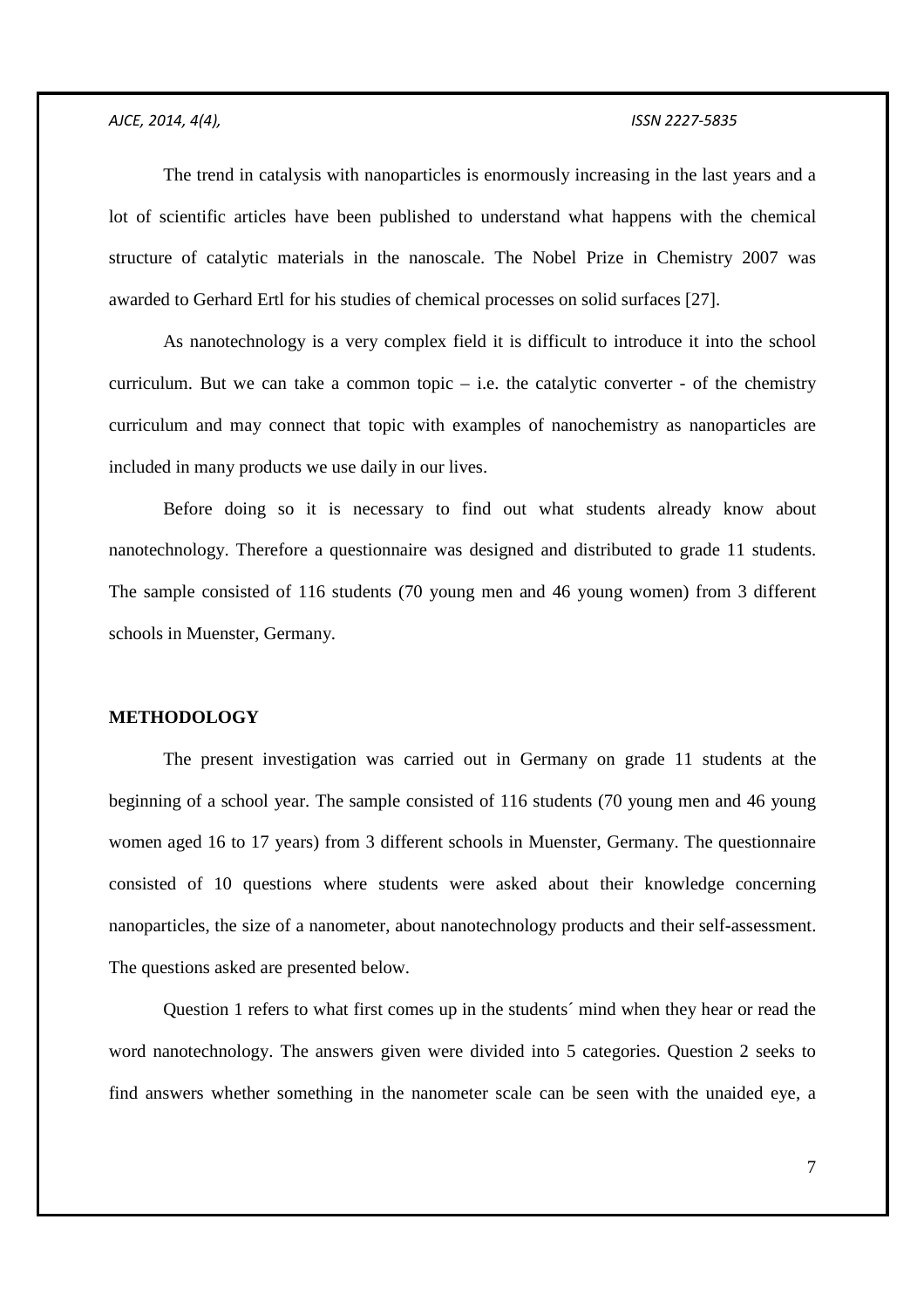justification of the answer given was also required. As this question was not to be answered with a *yes* or *no*, categories were implemented according to the answers given by the students. Question 3 is about the analogy. Here, students are asked to give an answer to the presumption that if planet earth had a diameter of just one meter, what would have the diameter of a nanometer. They were asked to choose one out of 4 selections that were given: (a) the sun, (b) a basketball, (c) a tennis ball, or (d) a hazelnut. The latter one is the correct answer. In question 4 the students should select the products they think that are 'nanotechnology' products. The products they could choose were: tomato ketchup (product 1), the dirt repellent tablecloth (product 2), the homogenized milk (product 3), the sun blocker (product 4), the car paint (product 5), the toothpaste (product 6), a chocolate bar (product 7), and tinted car windows (product 8). The only product that does not belong to modified 'nanotechnology' products is the homogenized milk (product 3). By question 5 we wanted to know from the students in which science branch nanotechnology has its applications. They were able to select (a) chemistry, (b) physics, (c) medicine, (d) IT-branch, (e) biology, and (f) geology. All choices are correct. In question 6 students should estimate the nanometer scale and should select only the objects with a range of 1-100 nm, not less or more. The correct answer is the width of the DNA with a range of about 2.5 nanometers. Further possible answers that should not be selected were: an atom, a fly, a dust grain, and a flea. By question 7 we asked the students to assess their knowledge in the field of nanotechnology with a five-point Likert item: (a) absolutely no knowledge, (b) almost no knowledge, (c) little knowledge, (d) enough knowledge, and (e) very good knowledge. With question 8 students should state their opinion, if it was good/bad to be taught nanochemistry as a topic at school level. Also they were asked to justify their answer. Question 9 was related to the surface-to-volume ratio. The students were asked about what is the effect by milling crystal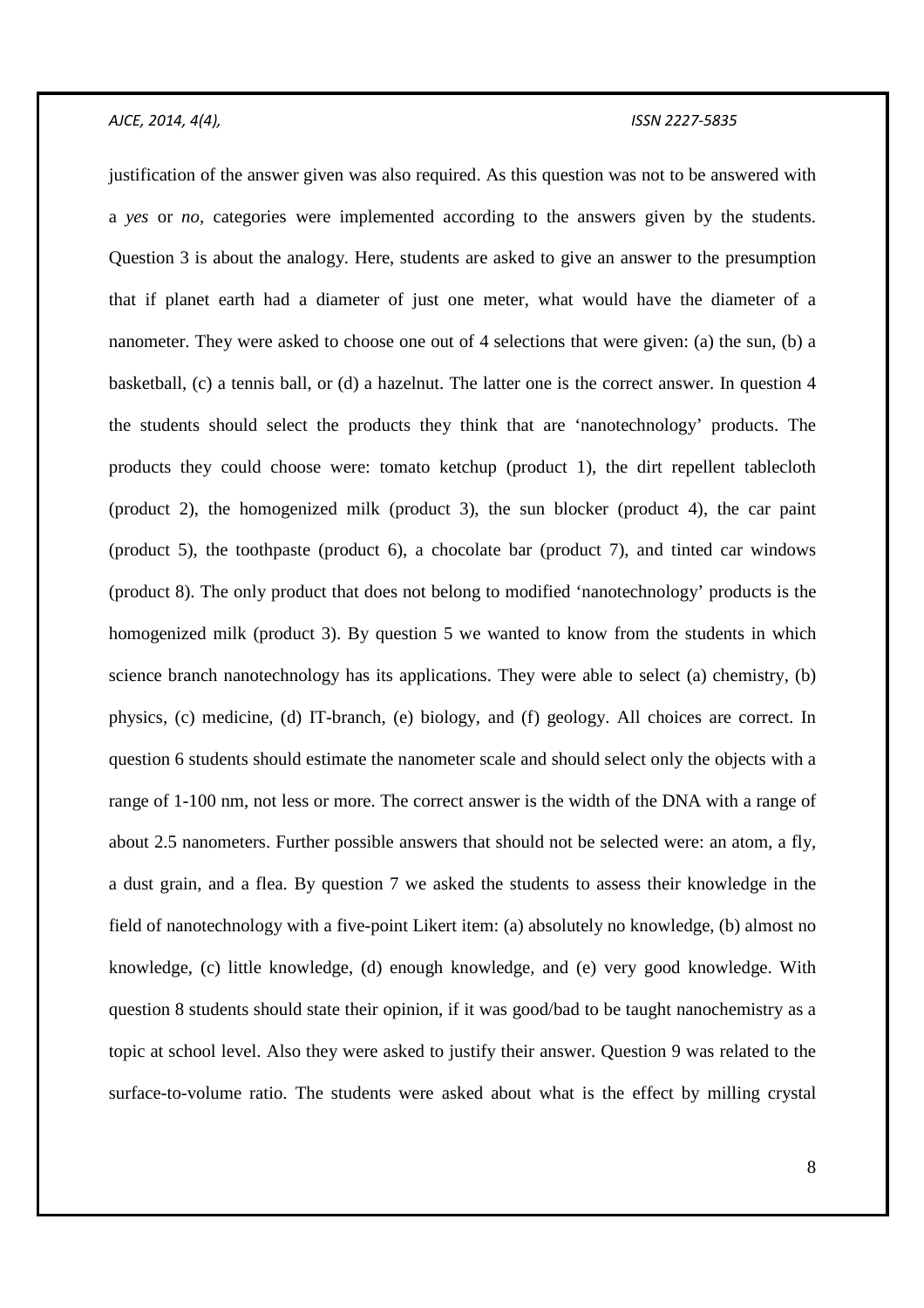sugar into icing sugar, the change of taste or the change of surface area? Only the surface area delivers the correct answer. Question 10 should provide information about what is changing if a substance is powdered into a lot of small pieces. They were given four choices: the size, the chemical formula, the melting point and the state of matter. The correct answers are the size and the melting point.

The questionnaire should give a global information about students´ knowledge with regards to nanotechnology, about their imaginations, about their self-assessment and about what they think nanotechnology is. Also by the answers given we were able to realize if nanotechnology is important for them.

## **RESULTS AND DISCUSSION**

Question 1 asked about what was the first thought that comes up in the students´ mind by hearing the word nanotechnology. In Table 2 we see that almost a quarter mentioned computer chips, electronic devices, and products that have been modified through nanotechnology like clothing and food (category 1). Twenty percent of the students stated that the first thought that comes up in their minds is something tiny, something very small (category 2), 17% mentioned a new technology, a 'small technology' (category 3). Category four is built by 14% of the students´ answers, they think of small robots that are used in medicine to diagnose and help the cure. In the fifth category 12% of the students connect the word nanotechnology with something coming from science but they mention having no concrete idea, whereas 13% of the students stated to have never heard of nanotechnology.

| Table 2. Frequency of answers given to what first comes up in the students' mind |            |            |            |            |         |            |  |
|----------------------------------------------------------------------------------|------------|------------|------------|------------|---------|------------|--|
| category 1                                                                       | category 2 | category 3 | category 4 | category 5 | no idea | total      |  |
| 28(24%)                                                                          | 23 (20%)   | 20 (17%)   | 16(14%)    | 14 (12%)   | 15(13%) | 116 (100%) |  |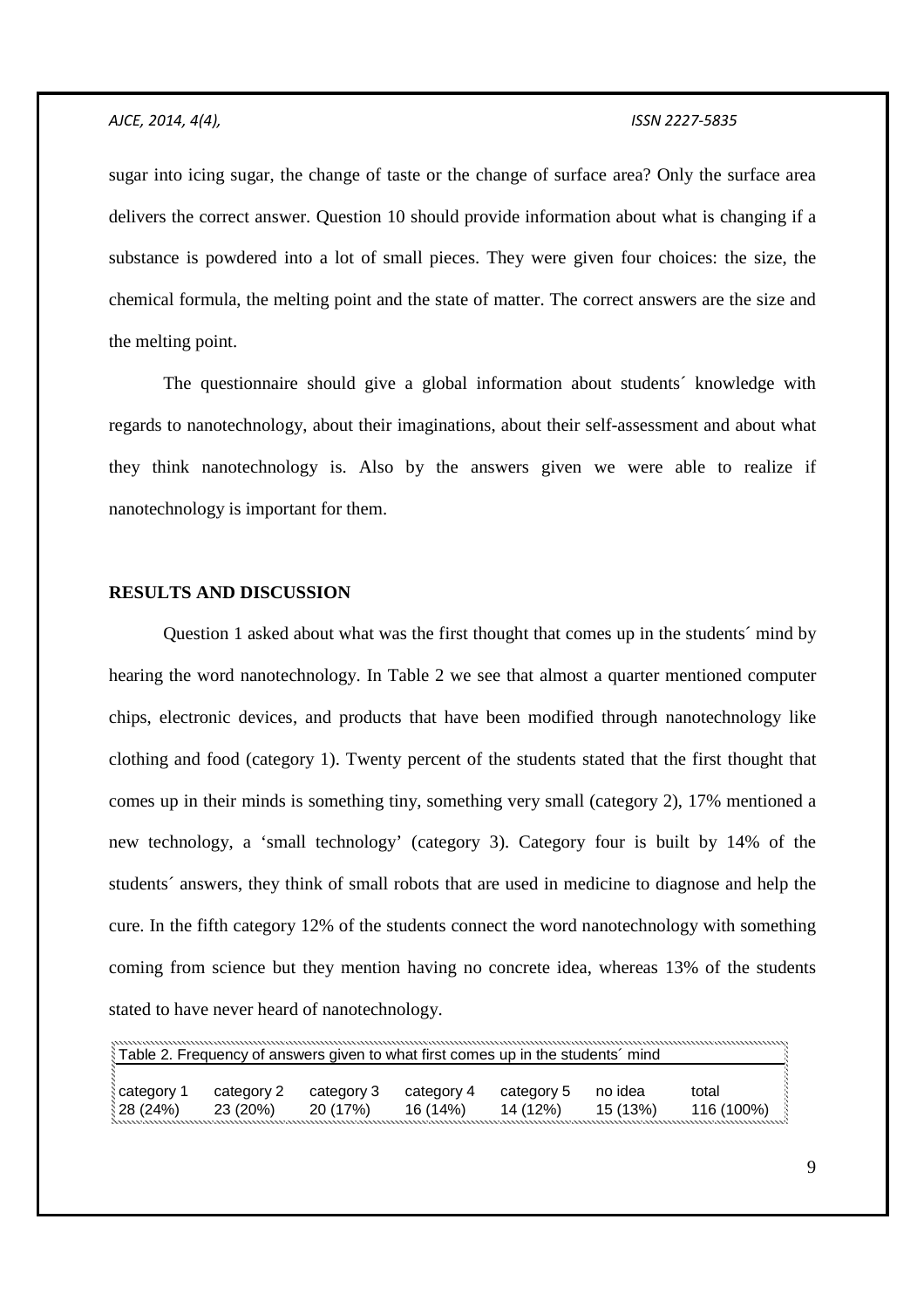Question 2 was about being able to see something that is in the size of a nanometer with the unaided eye. We can see in Table 3 that almost three quarter of the students (74%) have an idea about the size. As an explanation of the students saying *no,* said that objects are too small to be seen with the unaided eye. Only 5% mentioned that objects in the nanometer scale can be seen with the unaided eye. The reason for being able to see something in the nanometer scale is 'yes, as we work with these materials'. Eleven percent of the students tend to say *no* but they are not sure and 10% of the students stated that they did not know whether something can be seen with the unaided eye.

| Table 3. Can nanometer scaled objects can be seen with the unaided eye |                   |            |       |            |  |  |
|------------------------------------------------------------------------|-------------------|------------|-------|------------|--|--|
| ≬No                                                                    | I do not think so | No idea    | Yes   | Total      |  |  |
| 86 (74%)                                                               | $13(11\%)$        | $11(10\%)$ | 6(5%) | 116 (100%) |  |  |

Question 3 was about the analogy. Here, 62% of the students selected the correct answer which is the hazelnut, 26% decided the tennis ball and 8% went for the basketball. The rest chose the sun, which cannot be taken into consideration.

Table 4 shows the correct answers to the fourth question about 'nanotechnology' products:

| Table 4. Frequency of correct answers according to nanotechnology products |  |  |  |  |  |  |                                                                                                             |
|----------------------------------------------------------------------------|--|--|--|--|--|--|-------------------------------------------------------------------------------------------------------------|
|                                                                            |  |  |  |  |  |  | $\frac{2}{3}$ product 1 product 2 product 3 product 4 product 5 product 6 product 7 product 8 $\frac{2}{3}$ |
|                                                                            |  |  |  |  |  |  |                                                                                                             |

Nearly 80% have heard about the lotus-effect that is used in clothing, so they selected the dirt repellent tablecloth (product 2). Seventy percent of the students do not think that homogenized milk (product 3) is a nanotechnology product and they did not select it, which is correct. Also 70% of the students chose the tinted car windows (product 8). In third position the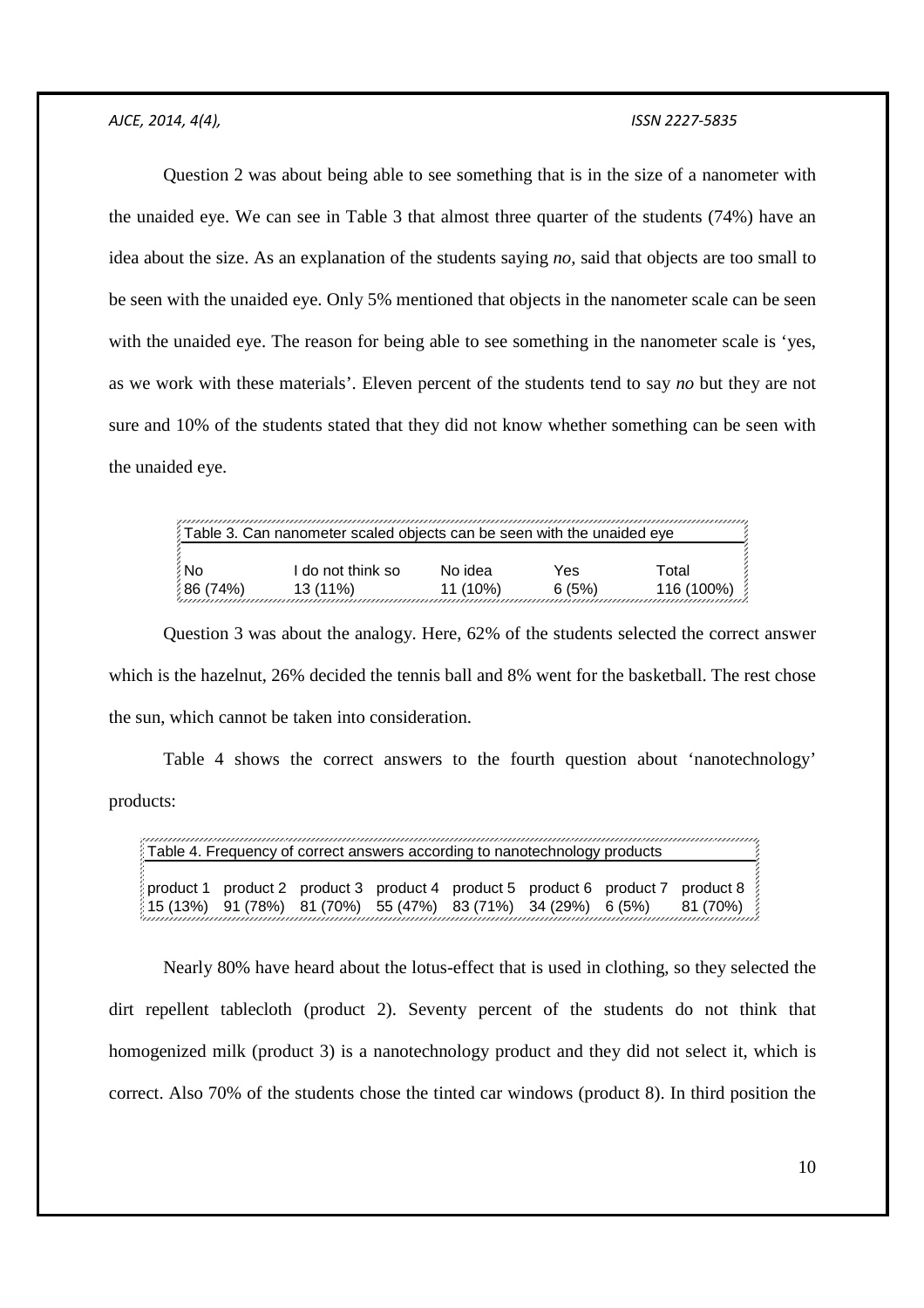sun blocker (product 4) is put by 47% of the students and on fourth position the toothpaste (product 6) is put by almost 30% of the students. Only one student selected all correct answers. 15% of the students answered correctly products 2, 3, 5 and 8. About 8% gave correct answers concerning products 2, 3, 4, 5 and 8.

According to the results in table 5 we can say that 92% of the students know that chemistry is involved in producing nanomaterials, probably for medical purposes, for computer chips, for ipod nano etc., as they already mentioned in question 1. In the second rank we find biology with 75% of correct answers, followed by physics with 71% correct answers. Only 52% of the students would classify nanotechnology into the IT-branch.

| Table 5. Science branch where nanotechnology has its applications |                |           |           |         |          |  |
|-------------------------------------------------------------------|----------------|-----------|-----------|---------|----------|--|
| <b>Chemistry</b>                                                  | <b>Physics</b> | Medicine  | IT-branch | Biology | Geology  |  |
| <b>107 (92%)</b>                                                  | 82 (71%)       | 105 (90%) | 60(52%)   | 87(75%) | 23 (20%) |  |

In question 6 a quarter of the students selected just the DNA width and so the question was answered correctly only by 21.6%. Just the atom was selected by 17 students (14.6%), 26 students (22.4%) chose the width of the DNA and the atom as well. Others chose only the dust grain, probably thinking of nanoparticle dust grains. The DNA width, the atom and the dust grain were selected by 16 students (nearly 14%).

Question 7 was about the students´ self-assessment. We wanted to know, what they think they know about nanotechnology.

|                 |           | Table 6. Self-assessment of the students' knowledge about nanotechnology |          |           |
|-----------------|-----------|--------------------------------------------------------------------------|----------|-----------|
| Absolutely no   | Almost no | little                                                                   | enough   | very good |
| <b>50 (43%)</b> | 42 (36%)  | 23 (20%)                                                                 | 1 $(1%)$ | $0(0\%)$  |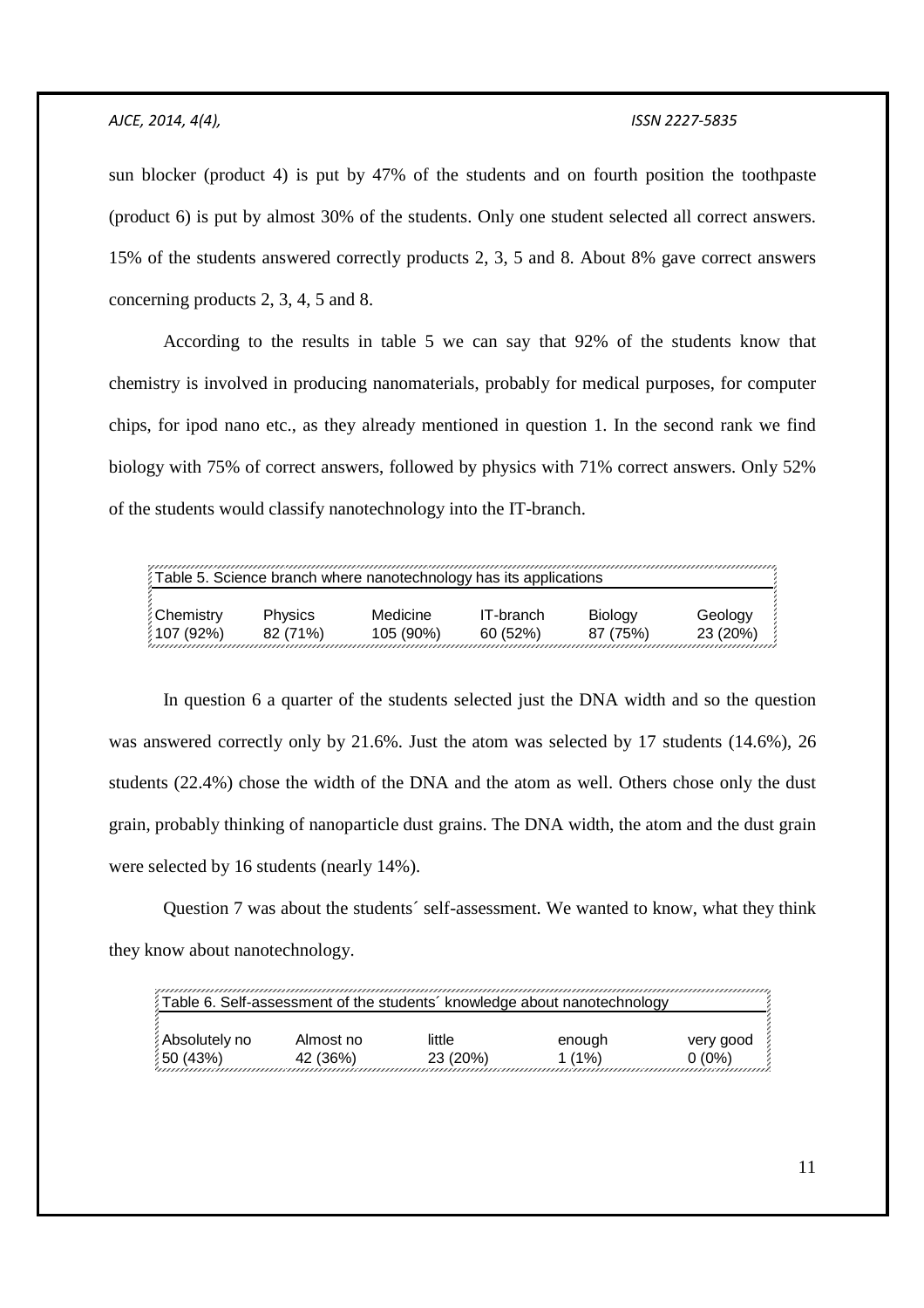The first rank with 43% consists of the answer of having absolutely no knowledge about nanotechnology, second rank consists of 36% of the students who say that they have almost no knowledge of nanotechnology and only 20% of the asked students stated the opinion that having little knowledge of nanotechnology.

In table 7 we can see how students find the idea to be taught about nanotechnology at school and if it is interesting for them. They were asked to give a reason for their answers to question 8.

| Table 7. Students' opinions concerning nanotechnology in chemistry lessons |       |         |               |           |  |  |
|----------------------------------------------------------------------------|-------|---------|---------------|-----------|--|--|
| ≬good                                                                      | bad   | neutral | I do not know | No answer |  |  |
|                                                                            |       |         |               |           |  |  |
| 80 (69%)                                                                   | 7(6%) | 9(8%)   | 15 (13%)      | 5(4%)     |  |  |
|                                                                            |       |         |               |           |  |  |

Almost 70% would like to learn more about nanotechnology. Only 32% of the students stated a reason. They say that nanotechnology is interesting as our lives are affected by nanotechnology and it is important to have a good general education. Furthermore, they realize by filling this questionnaire that they have no idea about nanotechnology, as they stated. In 22% of the students´ opinion nanotechnology is important, it is modern and pioneering and leads to a better general education, 13% of the students could give no answer as they do not know what nanotechnology is like and 4% did not give any answer. Six percent of the students think it would be bad to introduce nanotechnology into school lessons as they would have to learn more whereas 8% are neither interested nor averse.

With regards to the surface-to-volume ratio in question 9 some of the students selected both choices (the taste changes and the surface area changes); these are not taken into consideration for the results as correct answers. This question was answered correctly by 97 students which make up a percentage of 84%.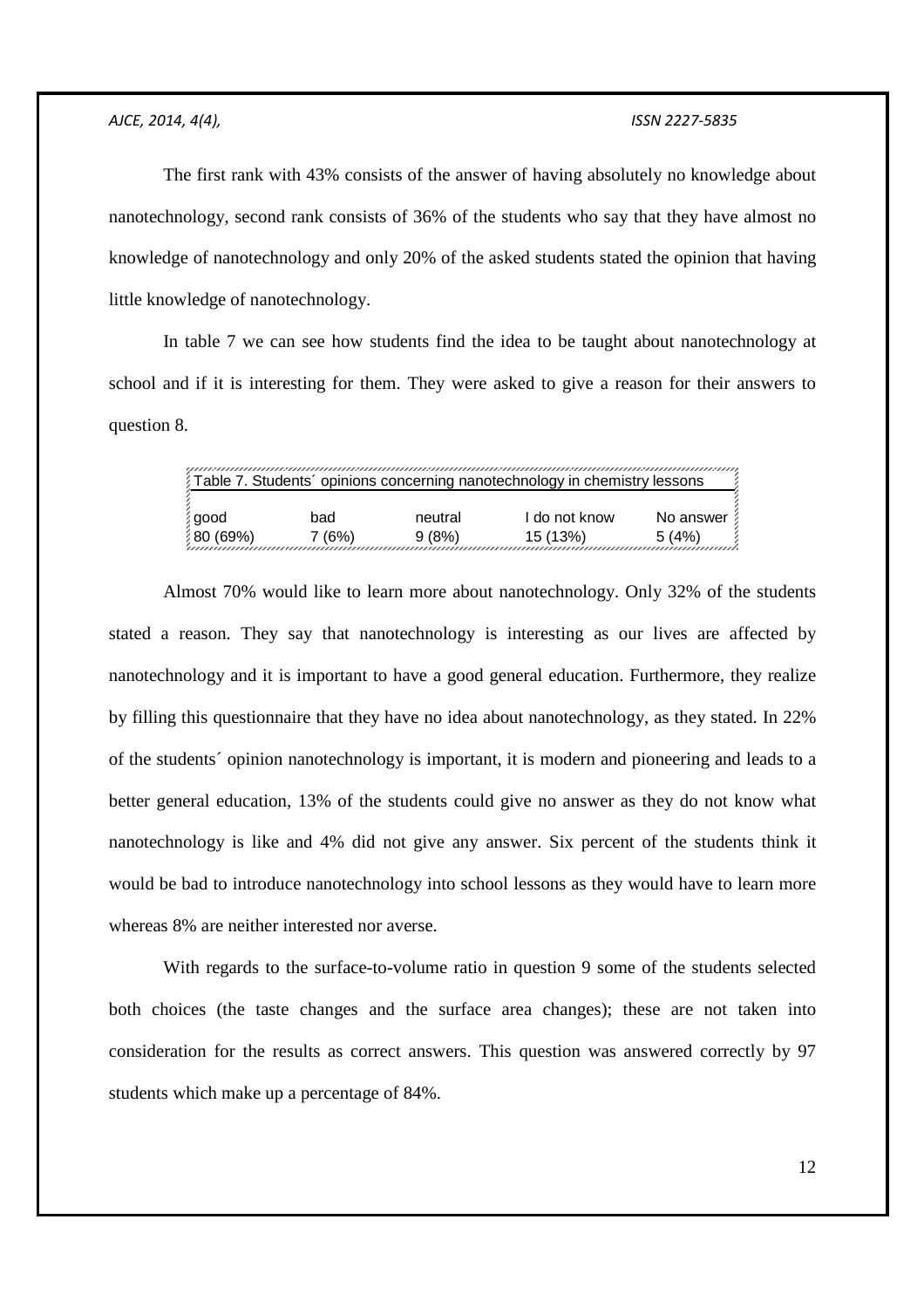In question 10 less than a quarter (22.4%) solved this question correctly. Fourty-four percent of the students had the opinion that nothing changes apart from the size and only 4% of the students indicated the melting point as the only change that occurs by powdering a substance into small pieces. About 16% of the students indicated a change in the state of matter in combination with other choices.

The purpose of this study was to find out what grade 11 students already know about nanotechnology and about the phenoma that are strongly connected to it. As the results show, students form their own view about nanotechnology even if they had not been taught about it. They are used to new technologies, they all know what an ipod nano is and they hear about new achievements in medicine accomplished by nanoparticles. On the other hand most of them cannot classify the nanometer scale when they are asked to give an answer about objects in the nanometer scale. As to the question about their interest in being taught in school about nanotechnology most of the students would be grateful as they think it is pioneering and very important for their general education. Looking back to questions 9 and 10 we can realize that on the one hand they know about the surface-to-volume ratio but on the other hand they cannot connect the properties that change with increasing the surface and having a constant volume.

The designed questionnaire was informative in giving a first idea of the students´ point of view. With regards to the self-assessment of the 16 to 17year old students one can see that the majority has no knowledge at all or nearly no knowledge of nanotechnology.

A first module has been designed to connect nanotechnology with the car catalyst converter working with nano platinum clusters. First results on the topic of the automotive catalytic converter – which is the first step to introduce nanochemistry into school lessons is published [28]. Furthermore more daily products should be taken into account to connect them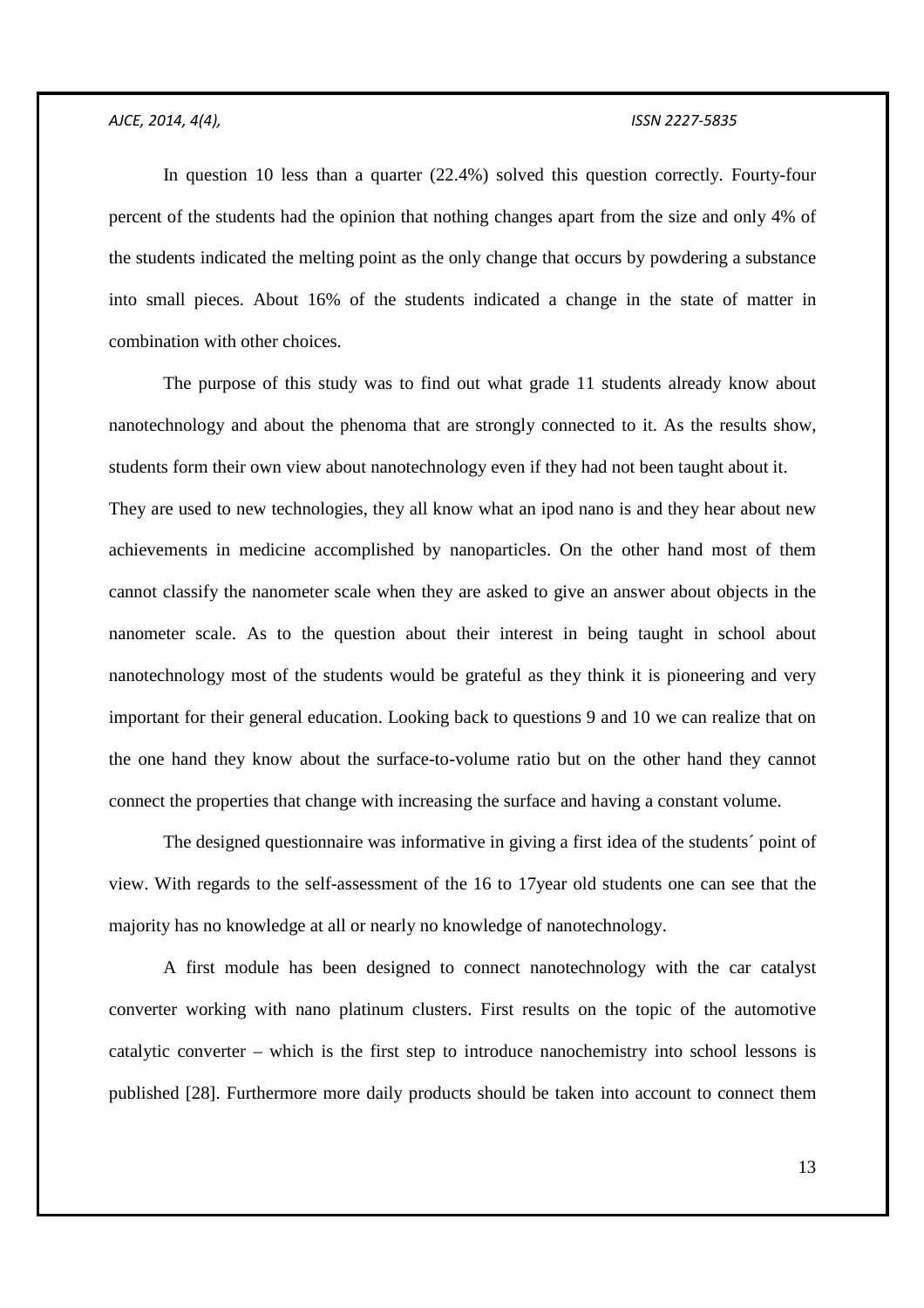with nanotechnology in order to give students a chance to have a context-based knowledge

which is required by the German educational standards.

## **REFERENCES**

- 1. Bogoevski, S., & Burevski, D. (2001). Geometric model for determining the limit values of nanoparticles surface area. *Bulletin of the Chemists and Technologists of Macedonia, 20,* 83– 86. Retrieved from http://www.mjcce.org.mk/PDF/20\_1\_144.pdf
- 2. Sergeev, G. B. (2001). Nanochemistry of Metals. *Russian Chemical Reviews 70*(10), 809– 825. doi:10.1070/RC2001v070n10ABEH000671
- 3. Lin, K., Chang, J., Lu, J., Wu, W., and Zeng, Yi. (2007). Properties of  $\beta$ -Ca<sub>3</sub>(PO<sub>4</sub>)<sub>2</sub> bioceramics prepared using nano-size powders. *Ceramics International, 33,* 979–985. doi:10.1016/j.ceramint.2006.02.011
- 4. Li, W., Jia, Q.X. and Wang, H.-L. (2006). Facile synthesis of metal nanoparticles using conducting polymer colloids. *Polymer, 47,* 23–26. doi:10.1016/j.polymer.2005.11.032
- **5.** Zimmerman S.C., Quinn J.R., Burakowska E., and Haag, R. (2007). Cross-linked glycerol dendrimers and hyperbranched polymers as ionophoric, organic nanoparticles soluble in water and organic solvents. *Angewandte Chemie International Edition. 46,* 8164–8167. doi:10.1002/anie.200702580
- 6. Daoutsali, E., Kaskel, S., Althues, H., Ittmann, G., Hasskerl, T. (2006) Zinc oxide nanoparticles and transparent synthetic glass containing the same as UV protection agents. Retrieved from http://www.wipo.int/pctdb/en/wo.jsp?WO=2006111510
- 7. Hegemann, D. (2005). Stain Repellent Finishing on Fabrics, *Advanced Engineering Materials, 7*(5), 401–404. doi:10.1002/adem.200500063
- 8. Breitkopf, R.,Hwang, J., Maniei, F., and Hunt, A. (2003). Carbon Supported Pt Nanomaterials for Fuel Cell Applications Using Combustion Chemical Vapor Condensation**.**  *Nanotech 3,* 490–492. Retrieved from http://www.nsti.org/publications/Nanotech/2003/pdf/T5303.pdf
- 9. Dai, Y., Lim, B., Yang, Y., Cobley, C.M., Li, W., Cho, E.C., Grayson, B., Fanson, P.T., Campbell, C.T., Sun, Y. and Xia, Y. (2010). A Sinter-Resistant Catalytic System Based on Platinum Nanoparticles Supported on  $TiO<sub>2</sub>$  Nanofibers and Covered by Porous Silica. *Angewandte Chemie International Edition, 49*(44), 8165–8168. doi:10.1002/anie.201001839
- 10. United States Patent 7 605 108 B2, Wakamatsu et al. (Oct. 20, 2009). Retrieved from http://www.freepatentsonline.com/7605108.pdf
- 11. Kaul, A.B., Megerian, K.G., Bagge, L., Epp, L., LeDuc, H.G., Coles, J.B., Eastwood, M., Green, R.O., Foote, M. (2010). Carbon Nanomaterials for Nanoelectronics and Optical Applications. *Nanoscience and Nanotechnology Letters, 2,* 170–174. doi:10.1166/nnl.2010.1077
- 12. Aydil, E.S. (2007). Nanomaterials for Solar Cells, *Nanotechnology Law & Business, Fall 2007,* 275–291. Retrieved from http://heinonline.org/HOL/Page?handle=hein.journals/nantechlb4&div=41&g\_sent=1&colle ction=journals